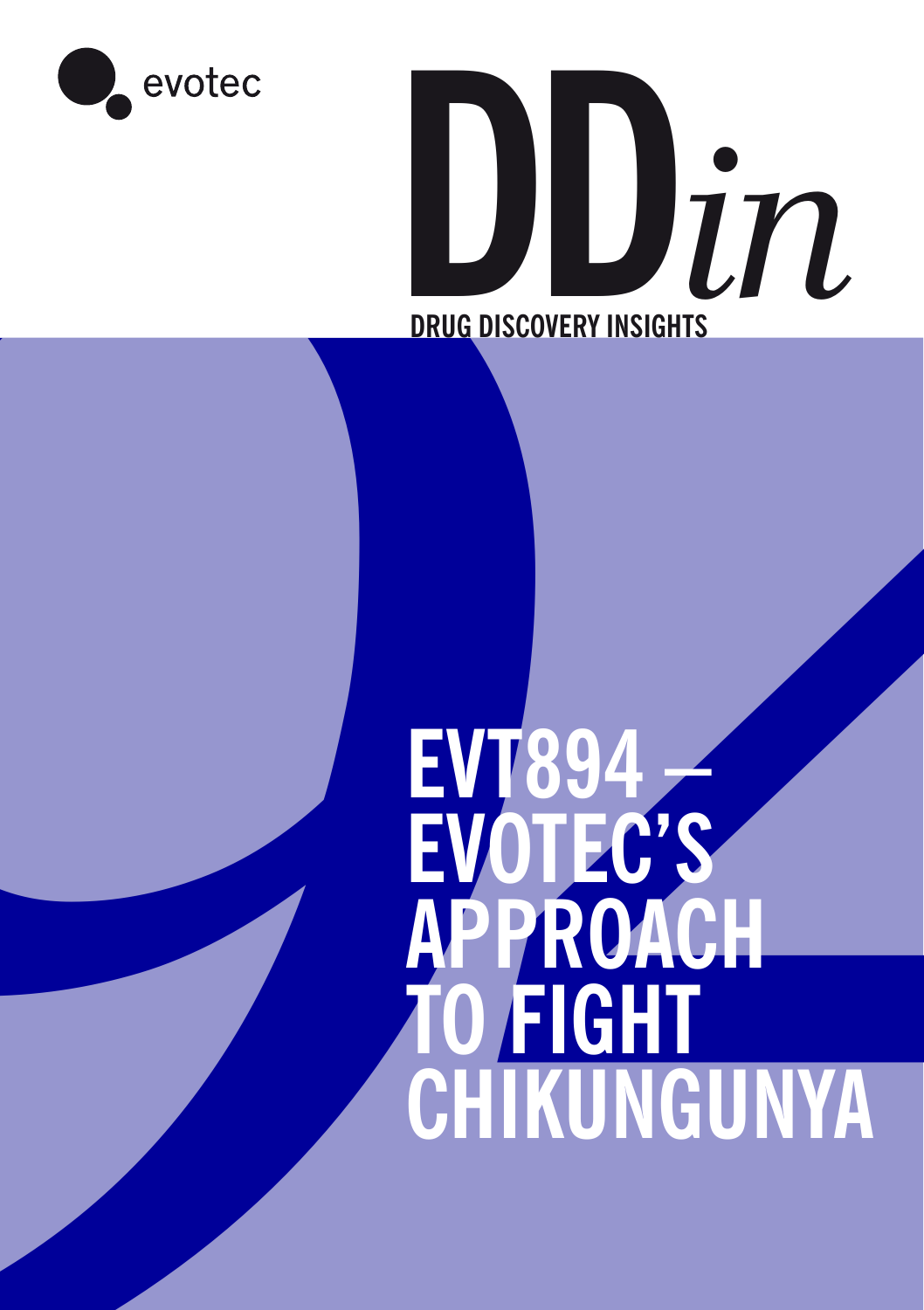# **EVT894**

### *Background*

In June 2018, Evotec and Sanofi signed an agreement to combat infectious diseases. As part of the agreement, Evotec integrated Sanofi's infectious disease unit in Lyon into its organisation and in-licensed the majority of Sanofi's infectious disease research portfolio and initiatives comprising a series of anti-microbial and anti-viral compounds.

The anti-Chikungunya monoclonal antibody programme EVT894 is Evotec's most advanced anti-viral programme having entered clinical phase testing in December 2020. The programme is a collaboration with many international partners aimed at providing a cure and prophylaxis for a disease for which currently no treatment exists.

### **About EVT894**

EVT894 is a fully human monoclonal antibody derived from a patient who was infected with the Chikungunya virus.

It has gone through rigorous pre-clinical testing and recently reached the clinical phase. EVT894 achieved potent neutralising activity *in vitro* and *in vivo* in therapy and prophylaxis models and demonstrated efficacy against all circulating Chikungunya genotypes.

EVT894 is a first-in-class anti-viral therapeutic agent against Chikungunya and might also work as a prophylactic solution for immediate protection of people at risk during Chikungunya outbreaks. The aim is to establish that EVT894 is sufficient as a single injection for therapy and prophylaxis.

### *Recent achievements*

- All pre-clinical goals met to move into a Phase I first-in-human clinical trial
- First participant on Phase I clinical trial enrolled December 2020

## *Why Chikungunya?*

- Unmet medical need There are currently no approved therapies or vaccines to treat or prevent Chikungunya infection or disease
- WHO has designated Chikungunya as a Neglected Tropical Disease
- $\rightarrow \infty$  1,3 billion people live in areas endemic for Chikungunya

### *Collaborations & Financials*

- The Defense Advanced Research Projects Agency ("DARPA") is contributing to the funding of pre-clinical and epidemiology activities
- Sponsoring and funding for the current Phase I trial provided by the National Institute of Allergy and Infectious Diseases ("NIAID"), part of the National Institutes of Health ("NIH")
- Discussions for financial support for future clinical development ongoing
- Chikungunya was included in the "Tropical Disease Priority Review Voucher Programme" of the FDA

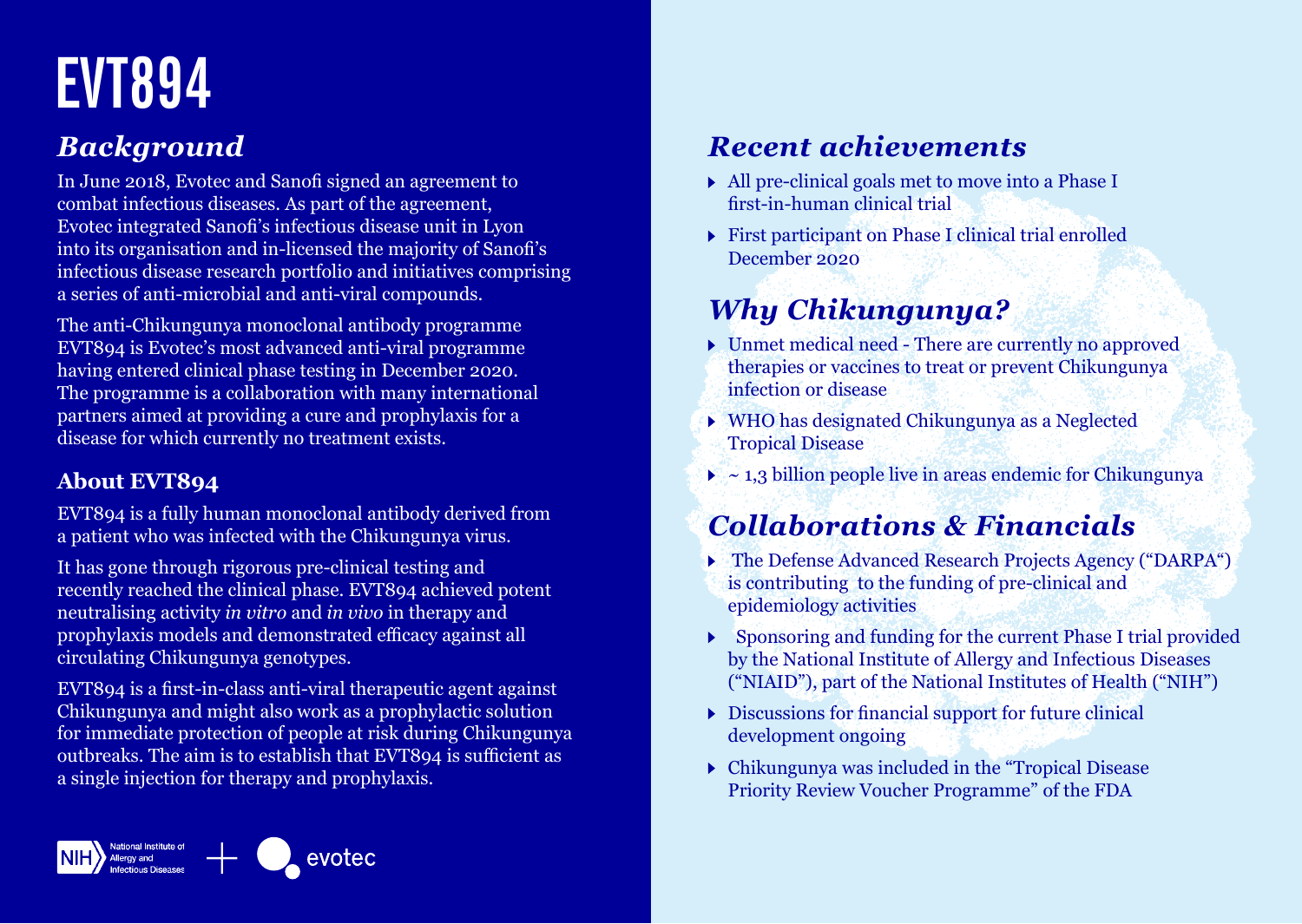# **CHIKUNGUNYA**

## *A global spread*

**Countries and territories where Chikungunya cases have been reported** In 2017, more than 1 million cases were reported in the Americas and Caribbean islands.

Because outbreaks occur predominantly in tropical regions, Evotec has been building collaborations with infectious disease research groups around the world.

In 2020, as of July 2020, approx. 55.000 cases in endemic countries were reported, with hotspots in Brazil  $(*48.000)$ and Thailand  $(-4.300)$ .

Yearly figures may differ significantly, in 2020, as of July, India reported less than 50 cases, but in 2019 more than 65.000.

### *Prevalent in ~60 countries*

Today, the virus has spread to most tropical regions of America, Africa and Asia

current or previous local transmission of chikungunya virus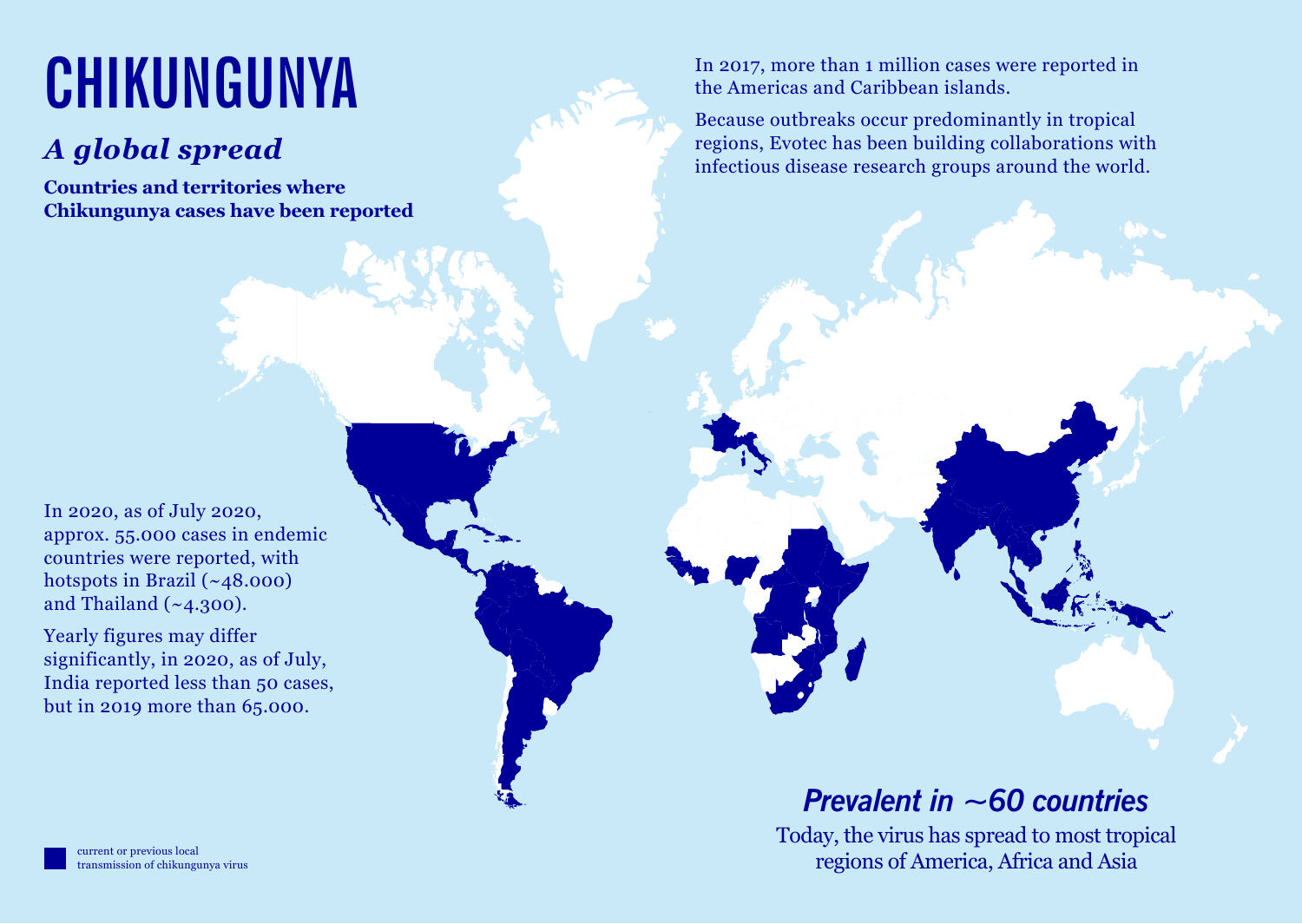# **CHIKUNGUNYA FACTS & FIGURES**

- Chikungunya was first described during an outbreak in southern Tanzania in 1952
- The name "chikungunya" derives from a word in the Kimakonde language, meaning "to become contorted", and describes the stooped appearance of sufferers with joint pain (arthralgia)
- It is an RNA virus that belongs to the *alphavirus* genus of the family *Togaviridae*
- Chikungunya is a viral disease transmitted to humans by infected mosquitoes. It causes fever and severe joint pain. Other symptoms include muscle pain, headache, nausea, fatigue and rash
- $\triangleright$  Joint pain is often debilitating and can vary in duration, but can persist for months to years. Patients are often unable to work or manage daily activities
- $\triangleright$  High socio economic impact in affected countries
- Unpredictable distribution and evolution of outbreaks – vaccine strategy is difficult to establish / predict



### *Pipeline*

- $\triangleright$  Just a few vaccines in clinical development, currently only one active Phase III trial
- $\triangleright$  EVT894 is the second therapeutic agent in the clinic

 Evotec is also developing a rapid, affordable and robust point-of-care Chikungunya test that could serve as a companion diagnostic and/or stand-alone test for the virus.